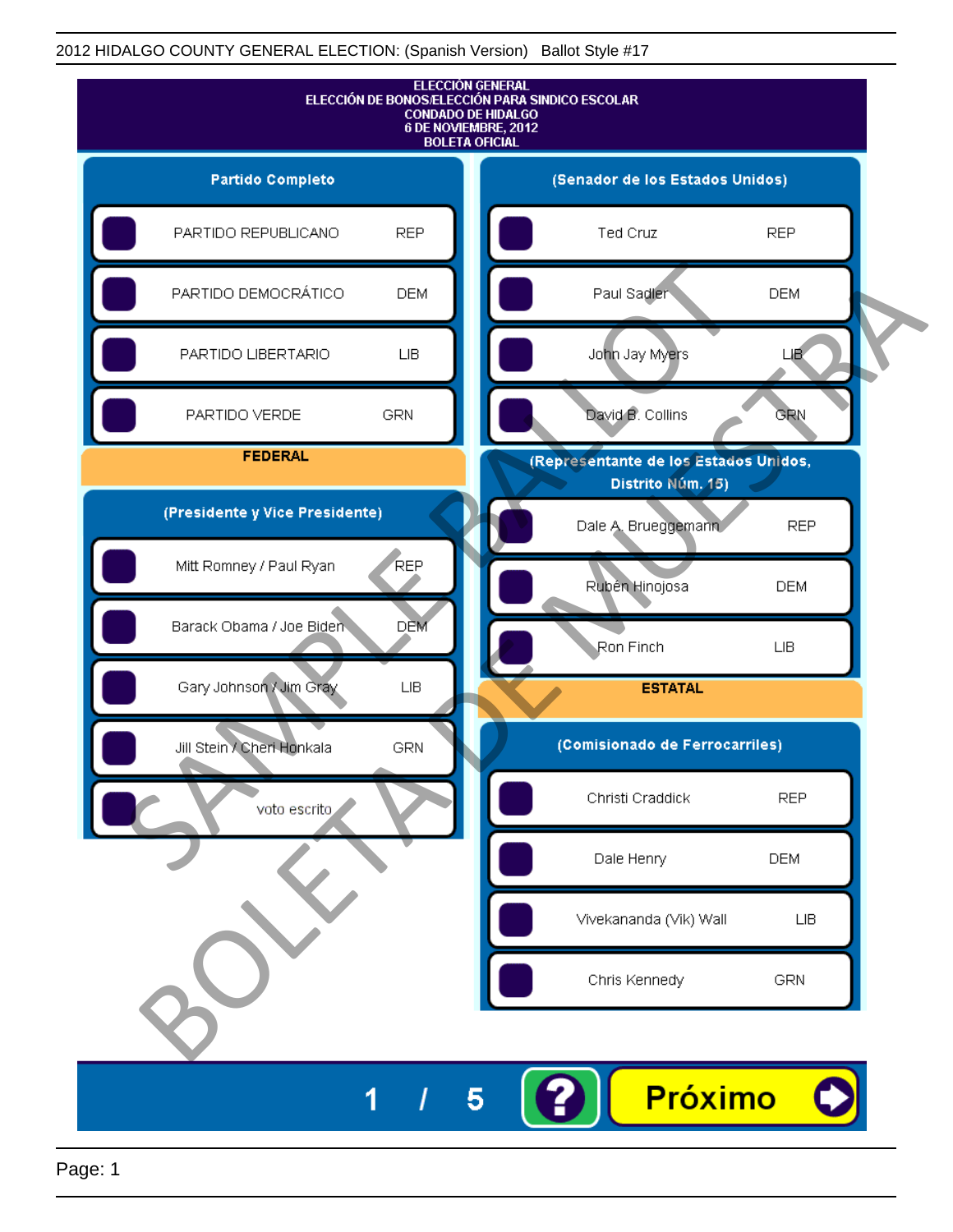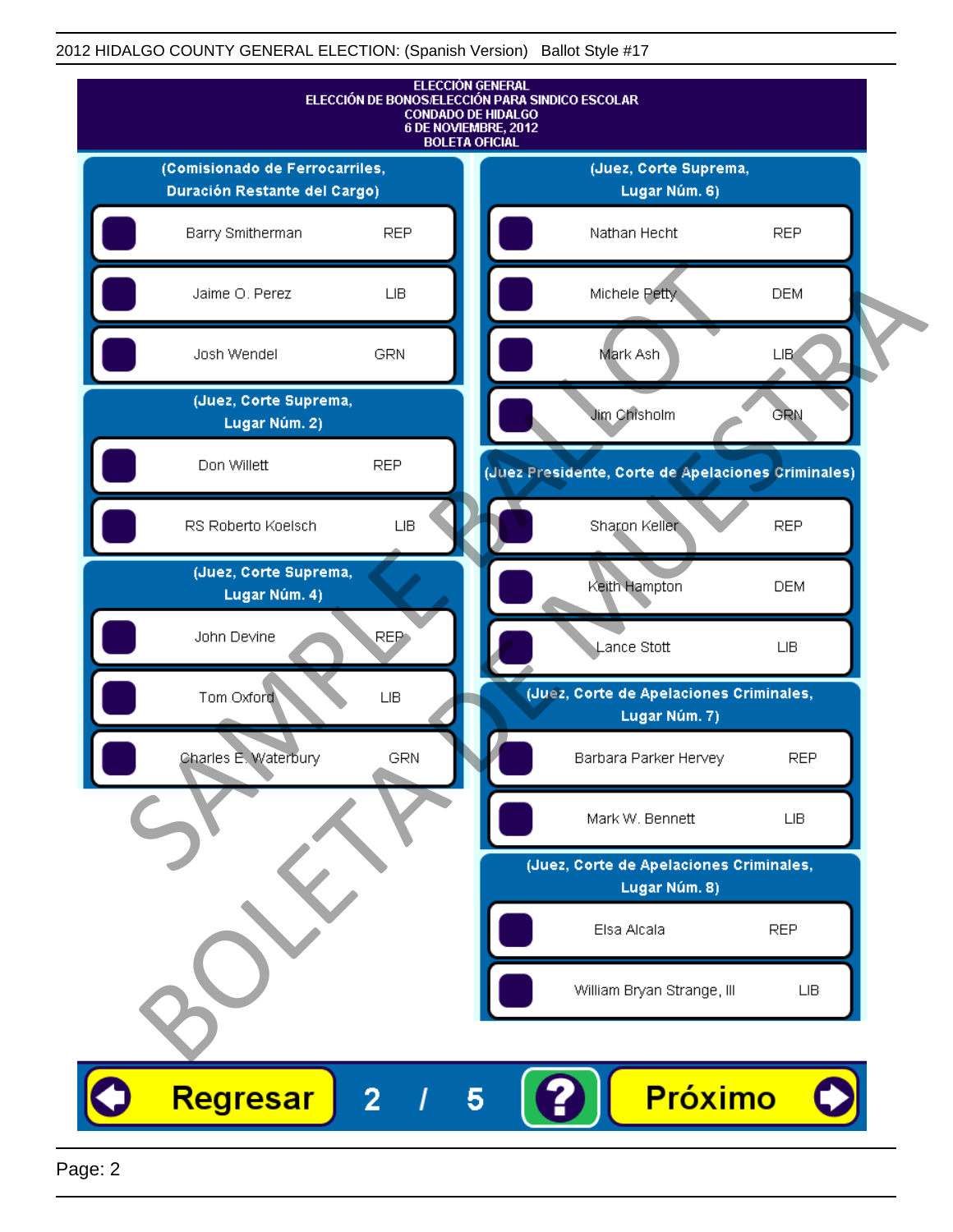

Page: 3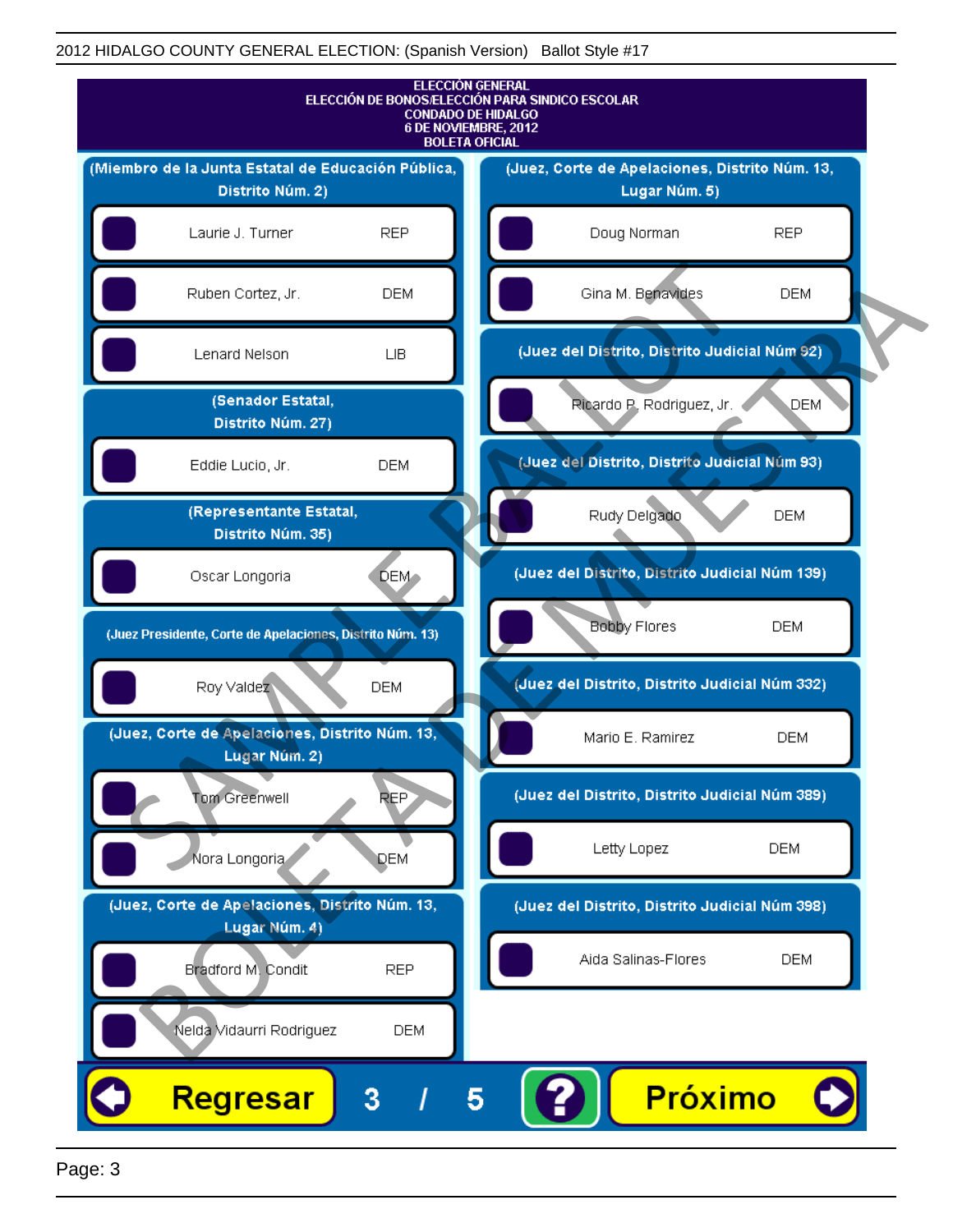| <b>ELECCIÓN GENERAL</b><br>ELECCIÓN DE BONOS/ELECCIÓN PARA SINDICO ESCOLAR<br><b>CONDADO DE HIDALGO</b><br>6 DE NOVIEMBRE, 2012<br><b>BOLETA OFICIAL</b>                         |                                            |
|----------------------------------------------------------------------------------------------------------------------------------------------------------------------------------|--------------------------------------------|
| (Juez del Distrito, Distrito Judicial Núm 430)                                                                                                                                   | DISTRITO ESCOLAR INDEPENDIENTE DE LA VILLA |
| Israel Ramon, Jr.<br><b>DEM</b>                                                                                                                                                  | (Sindico Escolar,<br>Lugar Núm. 1)         |
| (Juez del Distrito, Distrito Judicial Núm 449)                                                                                                                                   | Mark Romero                                |
| Jesse Contreras<br><b>DEM</b>                                                                                                                                                    | David Palomin Sr.                          |
| <b>CONDADO</b>                                                                                                                                                                   | (Sindico Escolar,<br>Lugar Núm. 2)         |
| (Sherife)                                                                                                                                                                        | Benjamin "Benny" Perez                     |
| <b>REP</b><br>Robert Caples                                                                                                                                                      | Esteban Garcia Jr.                         |
| Guadalupe "Lupe" Trevino<br><b>DEM</b>                                                                                                                                           | (Sindico Escolar,<br>Lugar Núm. 3)         |
| DISTRITO DE DRENAJE NUMERO UNO DEL CONDADO<br>DE HIDALGO, TEXAS                                                                                                                  | Javier "J.R." Garza                        |
| ELECCIÓN DE BONOS                                                                                                                                                                | Juan Garza Jr                              |
| (LA EMISIÓN DE BONOS EN LA CANTIDAD DE<br>\$184,000,000.00 Y LA IMPOSICIÓN DE IMPUESTOS<br>SUFICIENTES PARA PAGAR LOS BONOS PARA<br>MEJORAS AL SISTEMA DE DESAGUE DEL DISTRITO?) | (Sindico Escolar,<br>Lugar Núm. 4)         |
| A FAVOR                                                                                                                                                                          | Gilberto M Hinojosa                        |
| EN CONTRA                                                                                                                                                                        |                                            |
|                                                                                                                                                                                  |                                            |
| Regresar<br>4                                                                                                                                                                    | Próximo<br>5                               |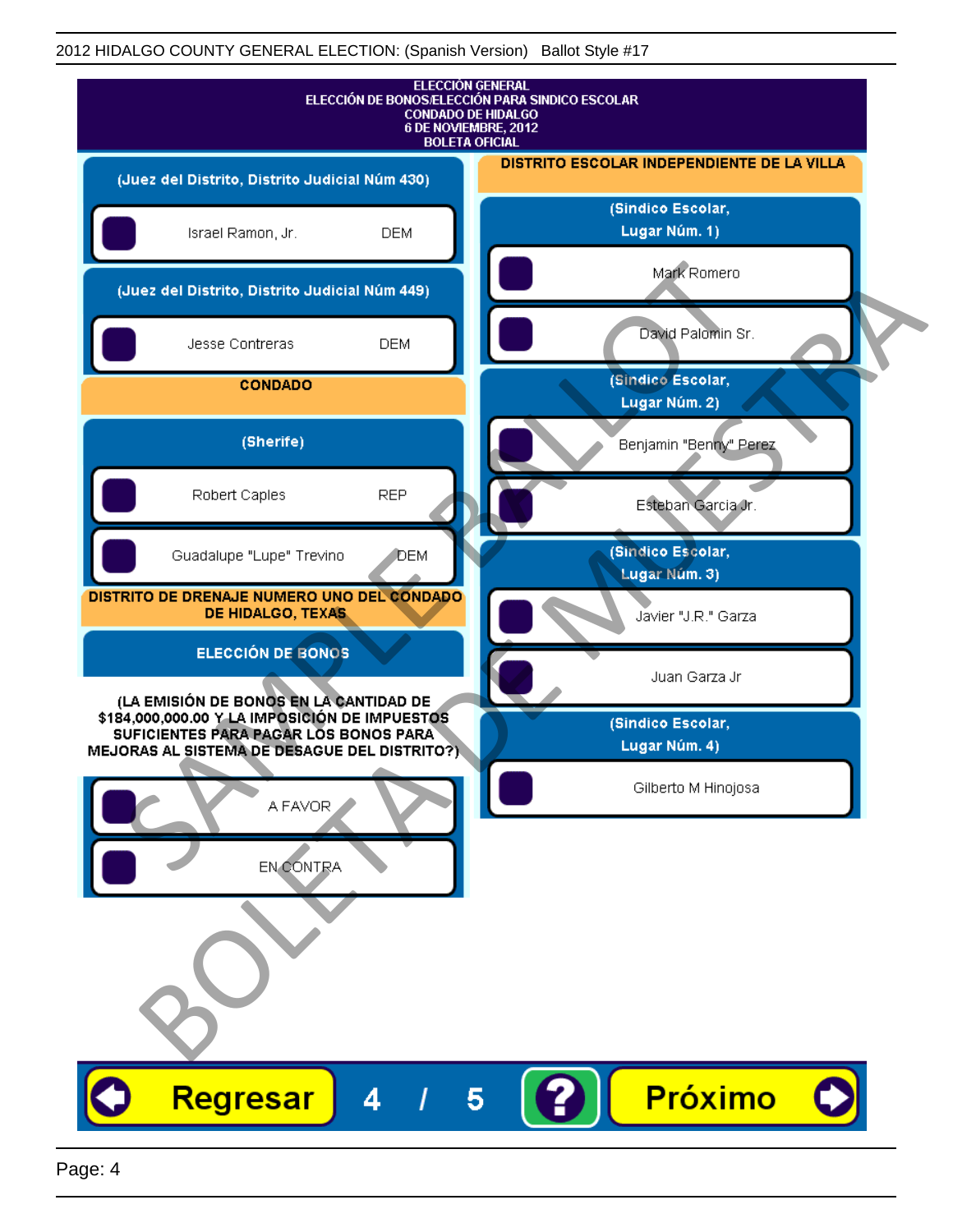| <b>ELECCIÓN GENERAL</b><br>ELECCIÓN DE BONOS/ELECCIÓN PARA SINDICO ESCOLAR<br><b>CONDADO DE HIDALGO</b><br>6 DE NOVIEMBRE, 2012<br><b>BOLETA OFICIAL</b>                                                                                                                                |                                                                                                                                                                                                                                                                                                                                                                                                                                                                                 |
|-----------------------------------------------------------------------------------------------------------------------------------------------------------------------------------------------------------------------------------------------------------------------------------------|---------------------------------------------------------------------------------------------------------------------------------------------------------------------------------------------------------------------------------------------------------------------------------------------------------------------------------------------------------------------------------------------------------------------------------------------------------------------------------|
| (PROPOSICIÓN)                                                                                                                                                                                                                                                                           | <b>CANDIDATO SIN CONTENDIENTE DECLARADO ELECTO</b><br>(Juez, Corte de Ley del Condado, Núm. 7)<br>Sergio Valdez (DEM)                                                                                                                                                                                                                                                                                                                                                           |
| (La aprobación de la tasa de impuestos ad valoreum<br>es de \$1.44 por cada \$100 de valuación en el Distritio<br>Escolar Independiente de La Villa por este año, la tasa<br>es \$0.1362 mas alta por cada \$100 de valuación que la<br>tasa límite de impuestos del distrito escolar.) | (Asesor-Colector de Impuestos del Condado)<br>Pablo "Paul" Villagreal, Jr. (DEM)<br>(Comisionado del Condado, Precincto Núm. 1)<br>A.C. Cuellar Jr. (DEM)                                                                                                                                                                                                                                                                                                                       |
| A FAVOR DE                                                                                                                                                                                                                                                                              | (Comisionado del Condado, Precincto Núm. 3)<br>Joe M. Flores (DEM)                                                                                                                                                                                                                                                                                                                                                                                                              |
| EN CONTRA DE                                                                                                                                                                                                                                                                            | (Juez de Paz, Precinto Núm. 1, Lugar Núm. 1)<br>Gilberto Saenz (DEM) <sup>®</sup><br>(Juez de Paz, Precinto Núm. 2, Lugar Núm. 1)                                                                                                                                                                                                                                                                                                                                               |
|                                                                                                                                                                                                                                                                                         | Robert M. "Bobby" Contreras (DEM)<br>(Juez de Paz, Precinto Núm. 3, Lugar Núm. 1)<br>Luis J. Garza (DEM)<br>(Juez de Paz, Precinto Núm. 4, Lugar Núm. 1)<br>Charlie Espingza (DEM)<br>(Agente de policía, Precinto Núm. 1)<br>Celestino Avila Jr. (DEM)<br>(Agente de policía, Precinto Núm. 2)<br>Martin "Marty" Cantú (DEM)<br>(Agente de policía, Precinto Núm. 3)<br>Lazaro "Larry" Gallardo Jr. (DEM)<br>(Agente de policía, Precinto Núm. 4)<br>J.E. "Eddie" Guerra (DEM) |
| Regresar<br>5                                                                                                                                                                                                                                                                           | Revisar<br>5                                                                                                                                                                                                                                                                                                                                                                                                                                                                    |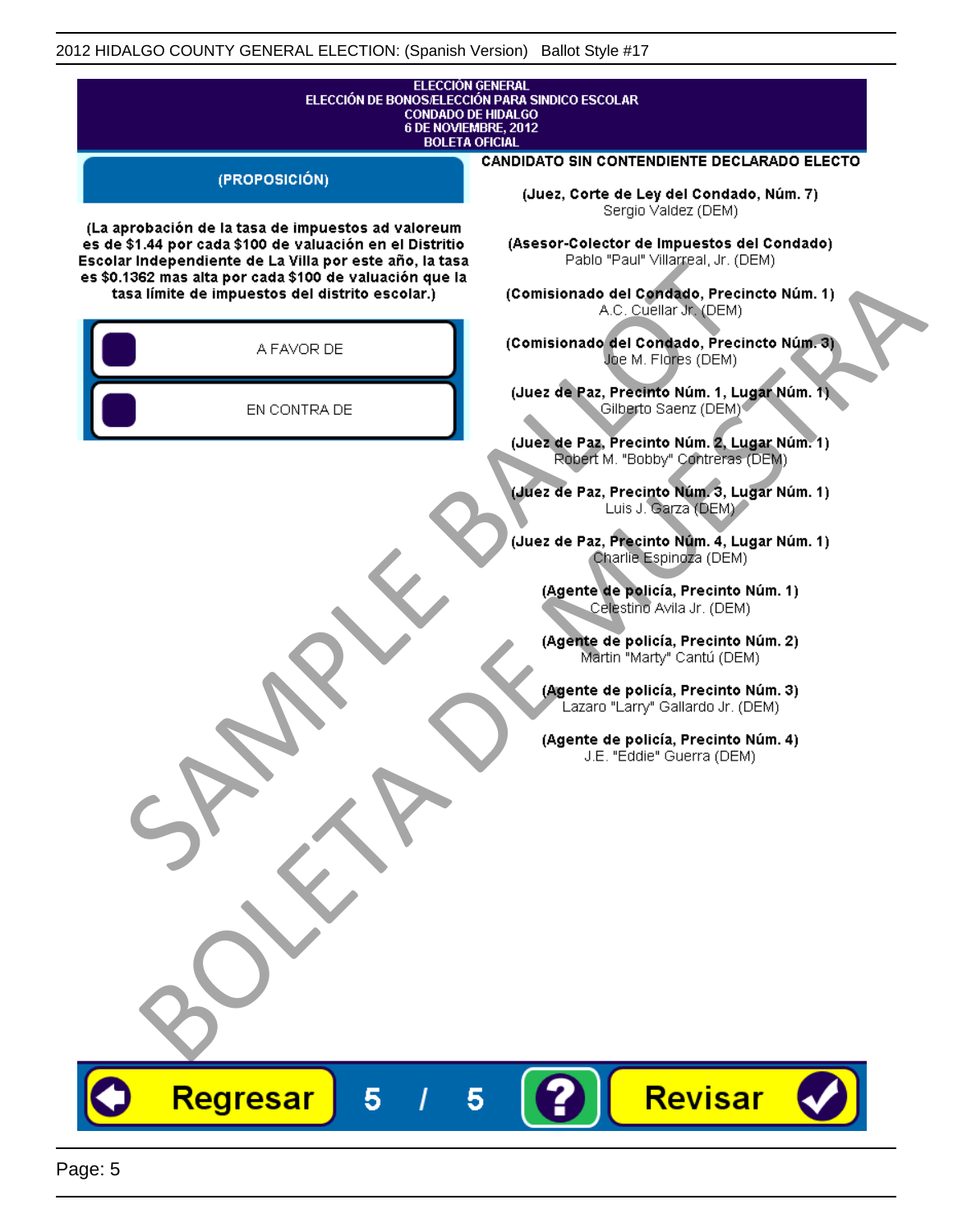Presione el nombre del candidato o el título de la contienda para volver a la contienda.

El botón Votar se iluminará

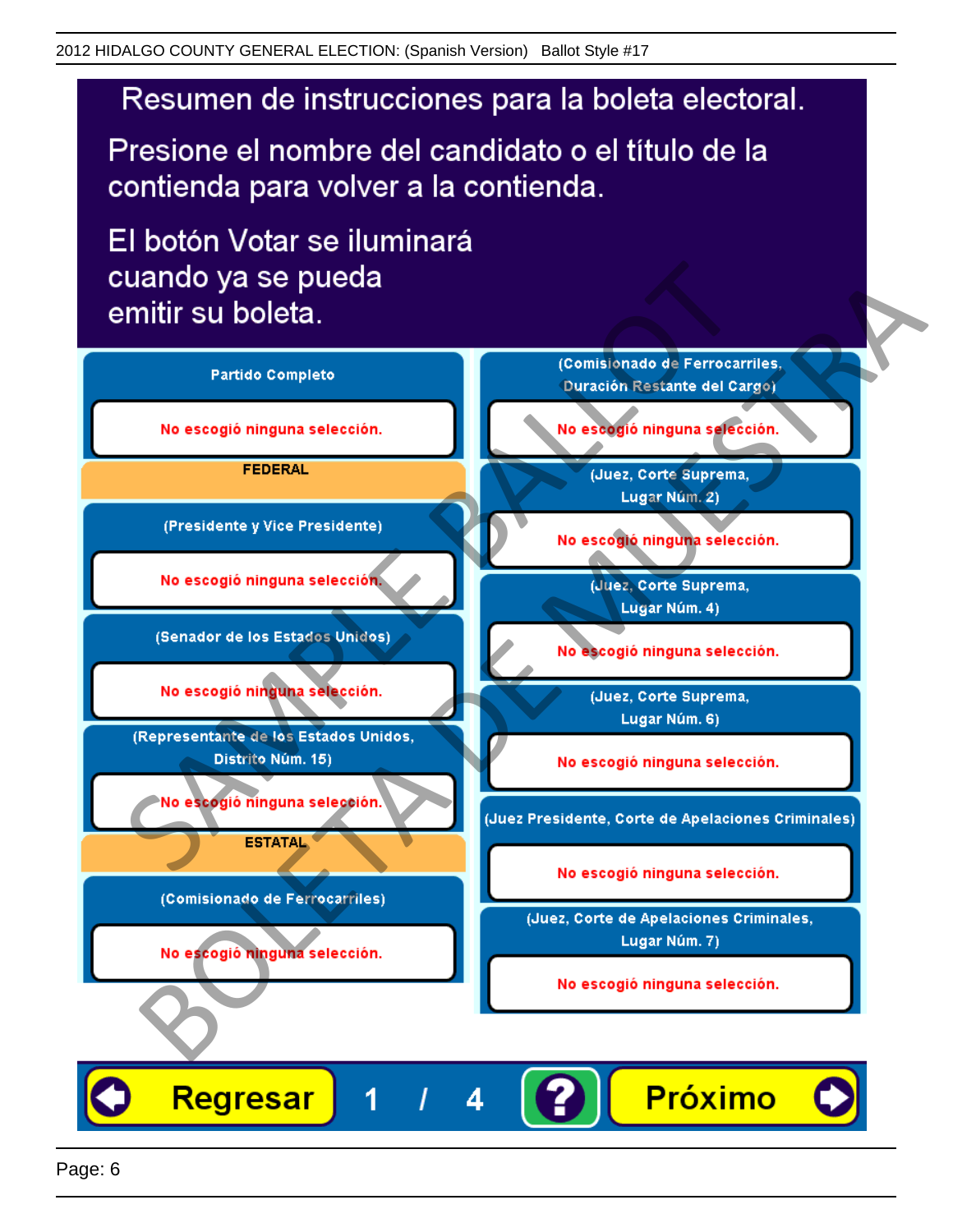Presione el nombre del candidato o el título de la contienda para volver a la contienda.

El botón Votar se iluminará



Regresar **Próximo**  $\overline{2}$ 4

Page: 7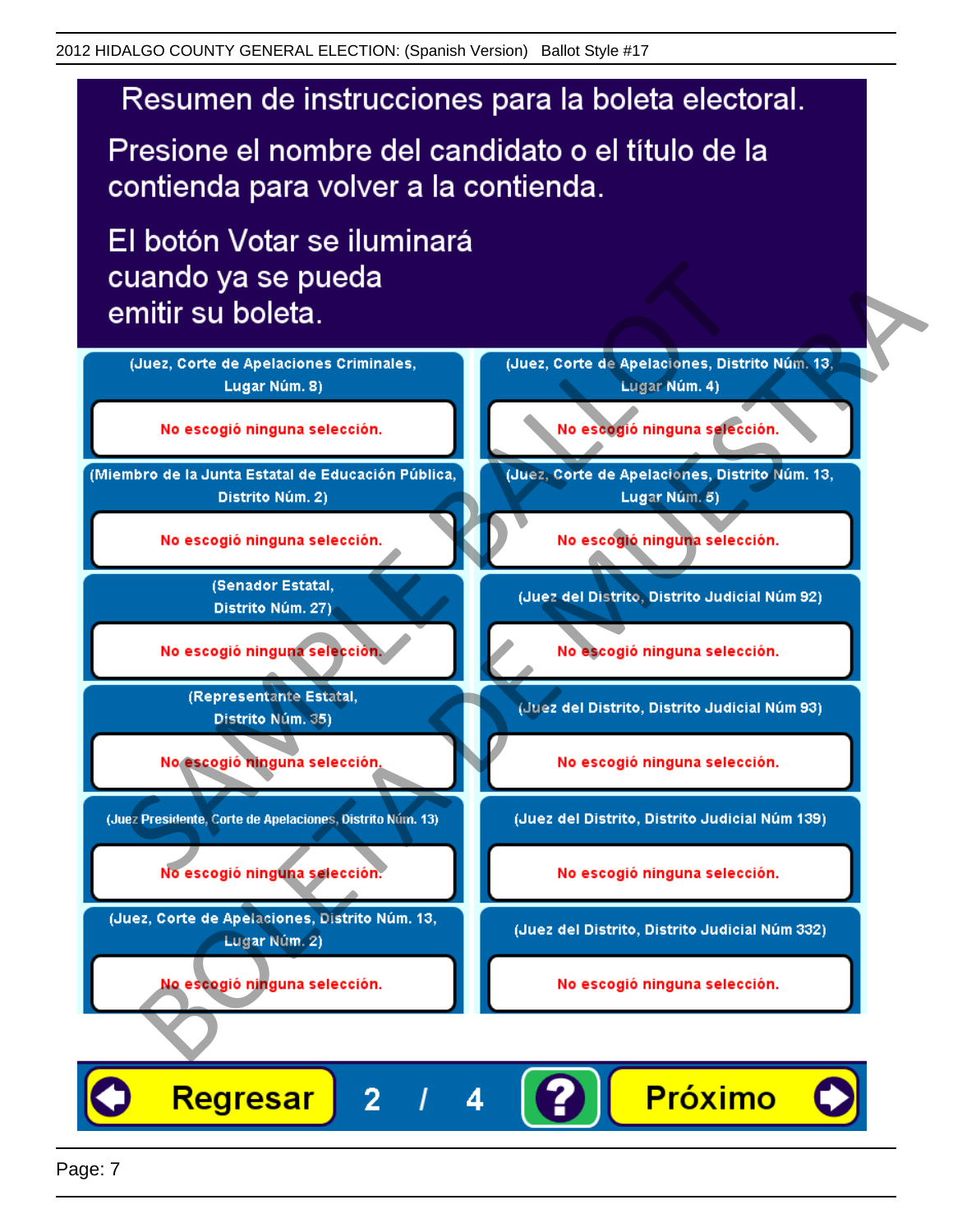Presione el nombre del candidato o el título de la contienda para volver a la contienda.

El botón Votar se iluminará